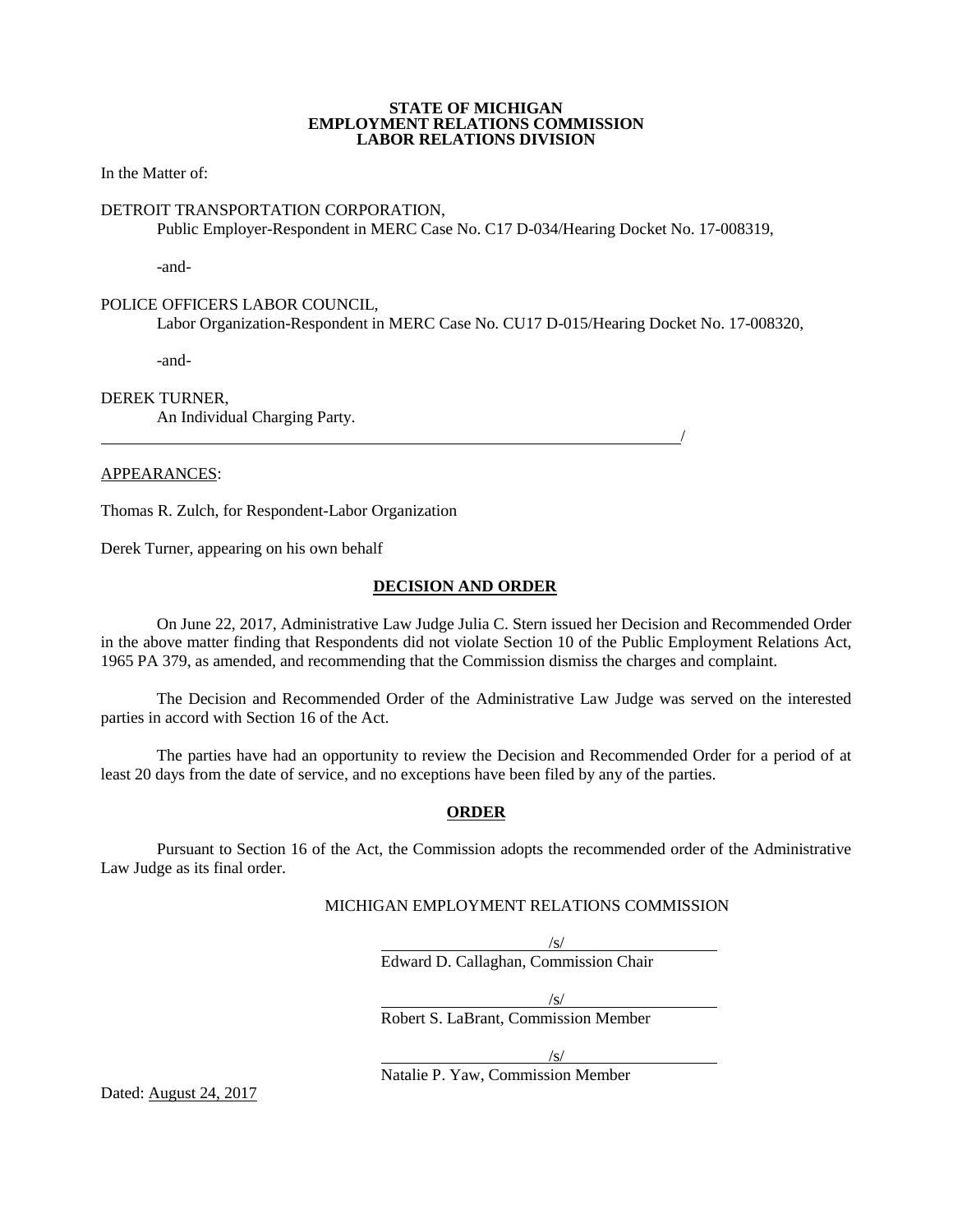# **STATE OF MICHIGAN MICHIGAN ADMINISTRATIVE HEARING SYSTEM EMPLOYMENT RELATIONS COMMISSION**

In the Matter of:

# DETROIT TRANSPORTATION CORPORATION,

Public Employer-Respondent in Case No. C17 D-034/Docket No. 17-008319-MERC,

-and-

### POLICE OFFICERS LABOR COUNCIL,

Labor-Organization-Respondent in Case No. CU17 D-015/Docket No. 17- 008320-MERC,

<u>/</u>

-and-

DEREK TURNER, An Individual-Charging Party,

### APPEARANCES:

Thomas R. Zulch, for the Police Officers Labor Council

Derek Turner, appearing for himself

### **DECISION AND RECOMMENDED ORDER OF ADMINISTRATIVE LAW JUDGE ON SUMMARY DISPOSITION**

On April 18, 2017, Derek Turner filed the above unfair labor practice charges with the Michigan Employment Relations Commission (the Commission) against his former employer, the Detroit Transportation Corporation (the Employer), and his collective bargaining agent, the Police Officers Labor Council (the Union), alleging violations of Section 10 of the Public Employment Relations Act (PERA or the Act), 1965 PA 379, as amended, MCL 423.210. Pursuant to Section 16 of that Act, the charges were assigned to Julia C. Stern, Administrative Law Judge for the Michigan Administrative Hearing System.

On May 1, 2017, I sent a letter to the Union directing it to file a position statement in response to Turner's allegations. The Union filed its position statement on May 11, 2017. On May 16, 2017, pursuant to Rule 165 of the Commission's General Rules, 2014 AACS, R 423.165, I issued an order to Turner to show cause why his charge against the Employer should not be dismissed because it did not allege a violation of PERA and his charge against the Union dismissed based on the facts asserted by the Union in its position statement.

On June 13, 2017, I received letter from Turner that read as follows: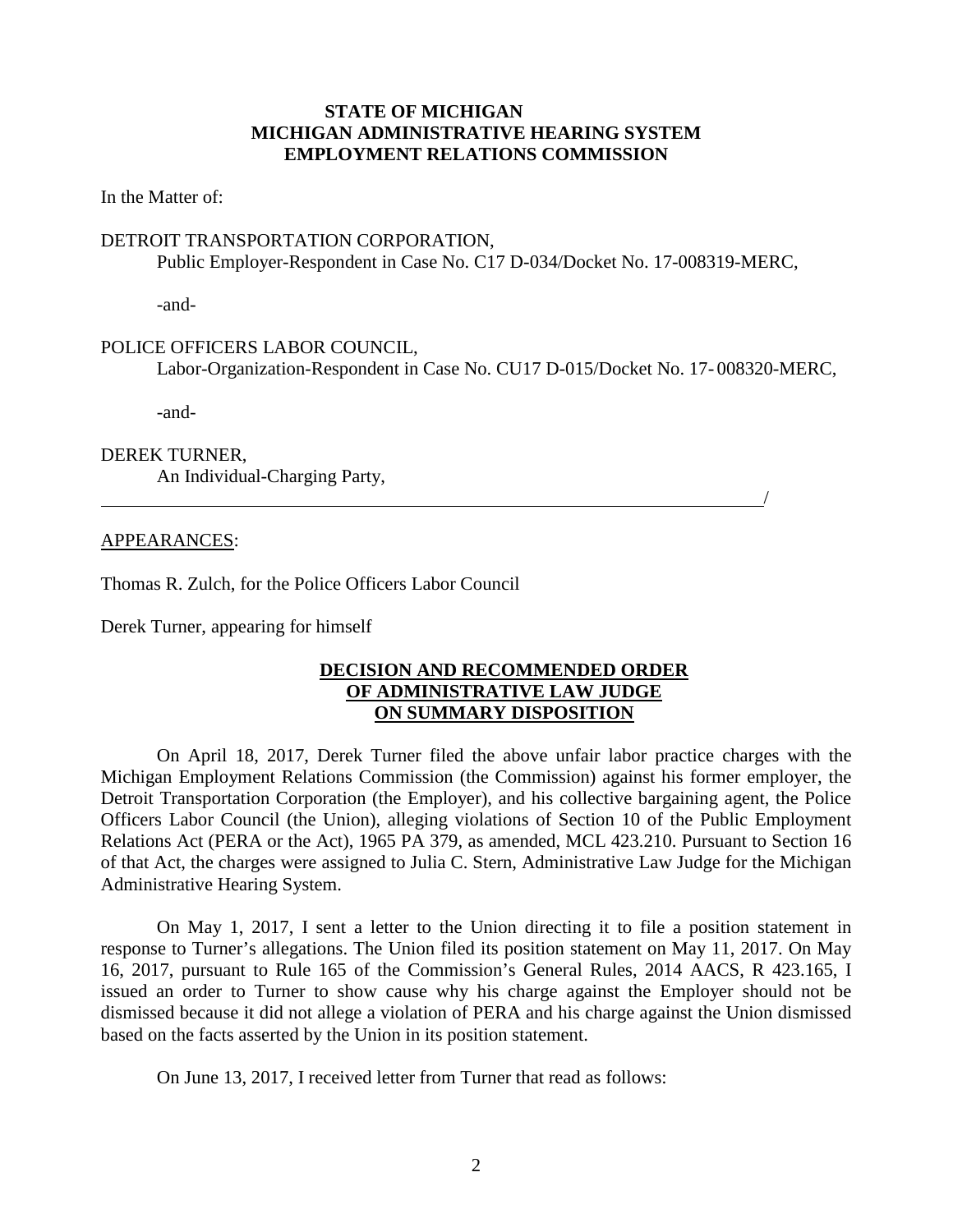The union (POLC) is now representing me in regards to this matter. However, there is another issue. The employer is refusing to follow the current CBA in regards to the grievance process. They won't even talk to the union in reference to this wrongful termination. The union will file another unfair labor practice complaint in the very near future.

I interpret Turner's letter as a withdrawal of his charge against the Union. Based on facts set out in the charge and the Union's position statement, I make the following conclusions of law with respect to Turner's charge against the Employer and recommend that the Commission issue the following order.

### The Unfair Labor Practice Charge against the Employer and Facts:

 Turner was hired by the Employer as a transit police sergeant on March 7, 2016. He then became a member of a bargaining unit represented by the Union. The collective bargaining agreement between the Employer and Union requires new hires to serve a six-month probationary period. In some circumstances at least, the probationary period can be extended. Under the terms of the collective bargaining agreement, employees terminated during their probationary period cannot grieve or arbitrate their terminations.

 On or about September 13, 2016, Turner received a letter from the Employer stating that his probationary period had been extended for sixty days. The letter did not give a reason for the extension. On December 9, 2016, Turner was notified that he was terminated. The letter he received did not give a reason for his discharge. After receiving his termination letter, Turner asked the Union to file a grievance. He told the Union that he was not on probation, but did not apparently give the Union a copy of the September 13, 2016, letter. The Union filed a grievance on Turner's behalf. An Employer representative then orally informed a Union staff representative that the Employer had extended Turner's probationary period for three months. On February 14, 2017, the Union's grievance committee reviewed the information about Turner's grievance compiled by the staff representative and voted not to arbitrate the grievance. Turner was notified of his right to appeal the grievance committee's decision if he had any new or additional information. Turner appealed, and attached a copy of the Employer's September 13, 2016, letter to his appeal. On April 10, 2017, when the grievance committee met again, it reviewed Turner's appeal and the September 13, 2016 letter. The grievance committee instructed the staff representative to contact the Employer and ask if it had documentation that Turner's probation had been extended a second time. On April 18, 2017, after the Employer had not responded, the Union sent the Employer a demand to arbitrate Turner's grievance and took other steps to initiate the arbitration.

 In his charge against the Employer, Turner alleges that the Employer discharged him without just cause and in violation of the collective bargaining agreement. He also alleges that the Employer failed to provide him with due process in connection with his termination.

### Discussion and Conclusions of Law:

Rule 165 of Michigan Employment Relations Commission's General Rules, R 423.165, states that an administrative law judge assigned to hear a case for the Michigan Employment Relations Commission may, on his or her own initiative or on a motion by any party, order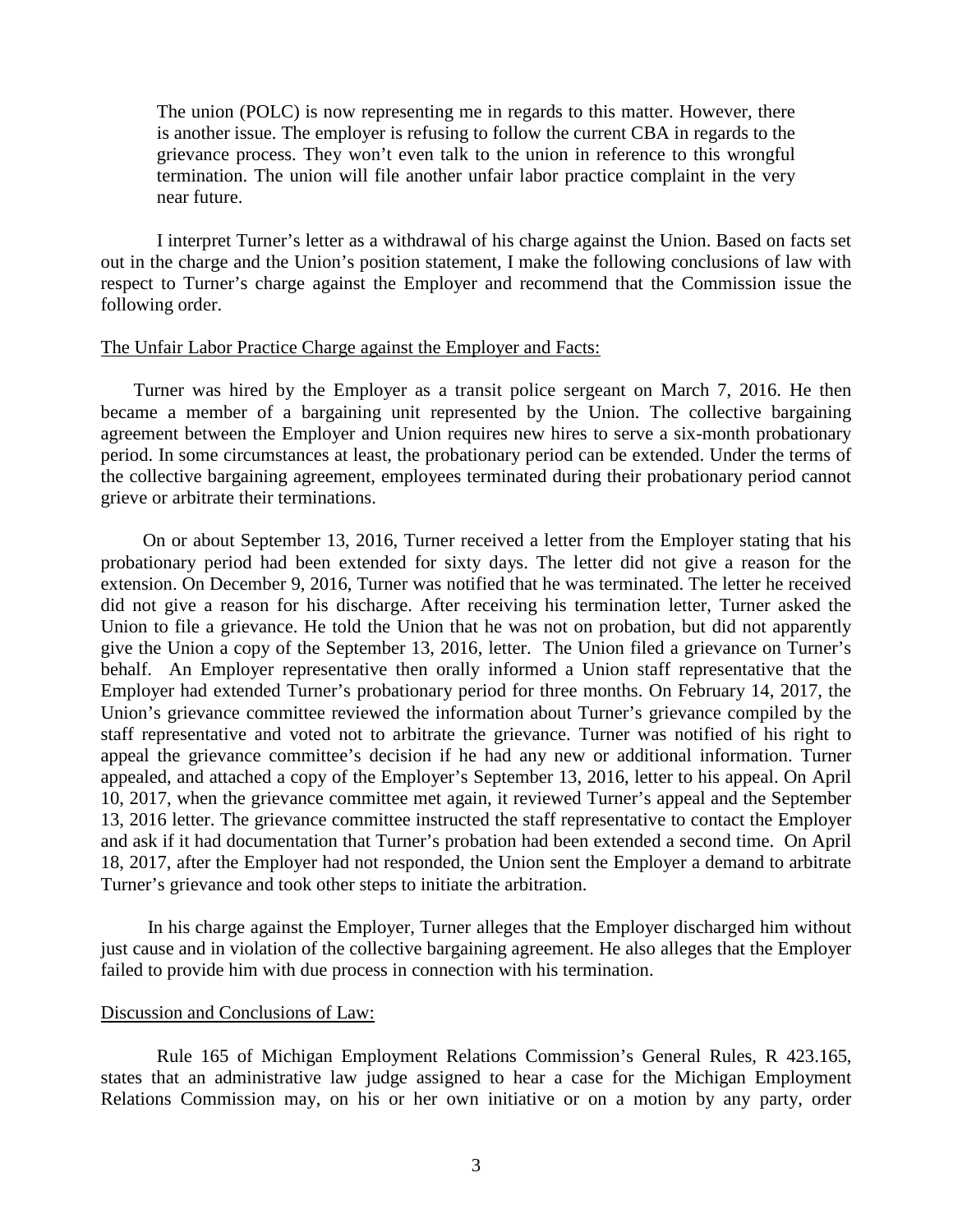dismissal of a charge or issue a ruling in favor of a party without a hearing based on grounds set out in the rule, including failure to allege a claim on which relief may be granted by the Commission.

Section 9 of PERA protects the rights of public employees to form, join, or assist labor organizations, to negotiate or bargain with their public employers through representatives of their own free choice, to engage in lawful concerted activities for mutual aid or protection, and to refrain from any or all of these activities. The types of activities protected by PERA include filing or pursuing a grievance under a union contract, participating in union activities, joining or refusing to join a union, joining with other employees to protest or complain about working conditions, and, in certain circumstances, making complaints to the employer about working conditions on behalf of other employees.

Section 10(1)(a) of PERA prohibits a public employer from interfering with or coercing employees in the exercise of their rights under Section 9. In addition, Section 10(1)(c) of PERA prohibits a public employer from discriminating against employees because they have engaged in, or refused to engage in, union activities.

However, not all types of wrongful discharges by a public employer violate PERA, and the Commission does not have the authority to remedy all "unfair" terminations. PERA does not provide employees with an independent cause of action against their employer for breach of a collective bargaining agreement. *City of Lansing (Board of Water & Light),* 20 MPER 33 (2007); *Detroit Pub Schs,* 22 MPER 63 (2009) (no exceptions). The Commission also lacks jurisdiction to address an employee's claim that he has been denied his constitutional rights to due process. *Plymouth Educational Center,* 30 MPER 4 (2016). Absent an allegation that the employer interfered with, restrained, coerced, or retaliated against the employee for engaging in, or refusing to engage in, union or other activities of the type protected by PERA, the Commission has no jurisdiction to make a judgment on the fairness of the employer's actions. See, e.g., *City of Detroit (Fire Dep't*), 1988 MERC Lab Op 561, 563-564; *Detroit Bd of Ed*, 1987 MERC Lab Op 523, 524.

In the charge he filed against the Employer in this case, Turner alleges that he was discharged without just cause. He also alleges that he was not provided with due process in connection with his termination. Turner does not assert that he was terminated because of union activity, or that the Employer interfered with his exercise of his rights under Section 9 of PERA. I find, for the reasons set forth above, that Turner's charge against the Employer does not state a claim upon which relief can be granted under PERA.

In his June 13, 2017, letter, Turner asserts that the Employer is now refusing to process or discuss his grievance with the Union. An employer's refusal to accept and/or discuss a grievance filed by a bargaining representative under the parties' contract may constitute a violation of the employer's duty to bargain in good faith under Section 10(1)(e) of PERA. See, e.g., *City of West Branch,* 1978 MERC Lab Op 352. However, an individual employee does not have standing to allege a refusal to bargain by his or her employer. Because the employer's duty to bargain is owed to the bargaining agent, only the bargaining agent can file a charge alleging a violation of Section 10(1)(e) of PERA. *City of Hazel Park,* 1979 MERC Lab Op 177; *Coldwater Comm Schs*, 1993 MERC Lab Op 94. It does not appear that Turner intended in his June 13, 2017, letter to amend his charge against the Employer. In any case, Turner does not have standing to allege that the Employer has violated PERA by refusing to discuss a grievance with his bargaining agent.